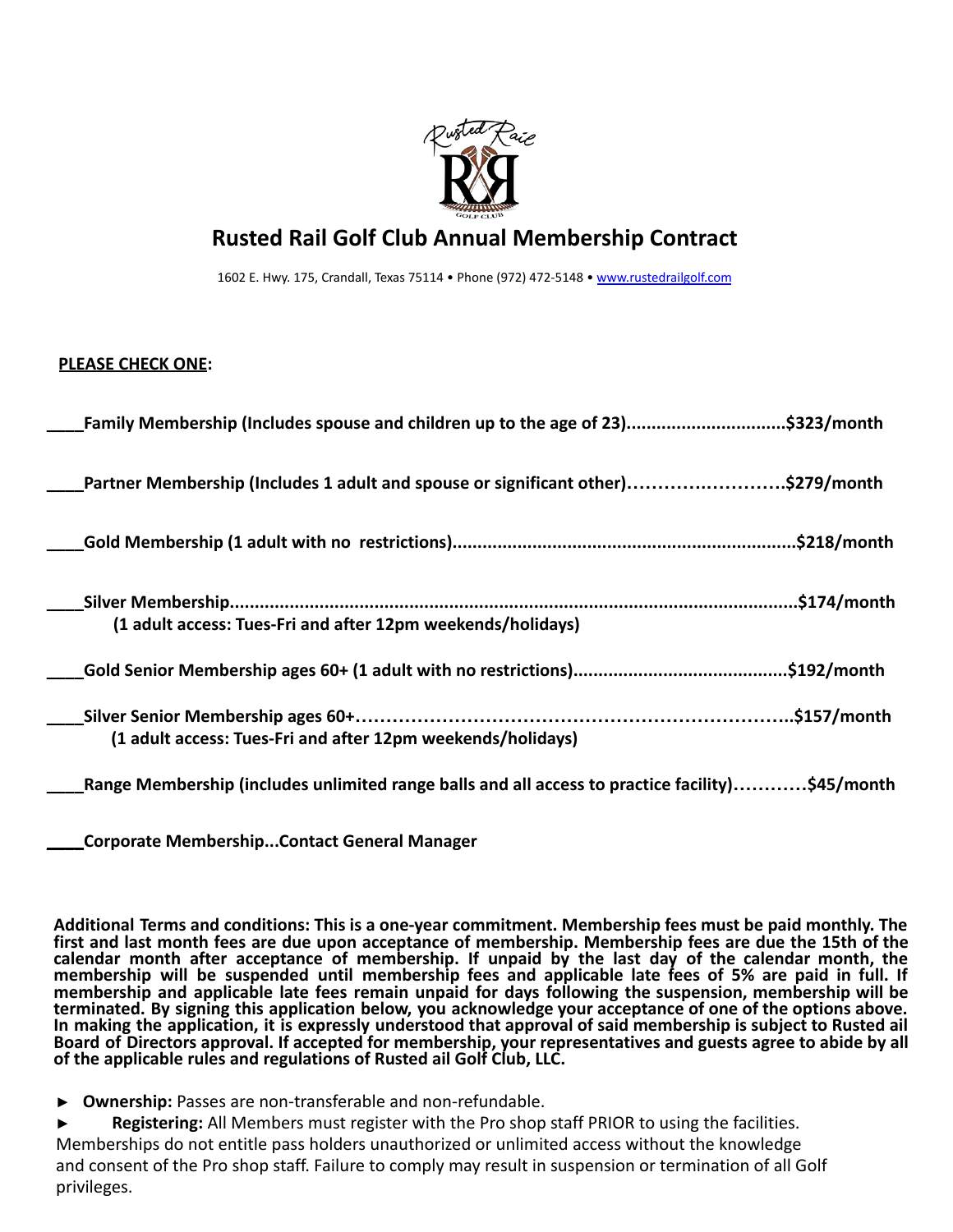**► Golf Course Privileges:** Access to the golf course is subject to availability. Certain private events may dictate that the golf course, practice areas, restaurant and/or other areas of Rusted Rail Golf Club be closed. Pass holder understands and agrees that nothing in this Agreement shall entitle pass holder to any of the facilities on any particular day nor to any discount or refund on account of any limited access. Pass holder further understands that access to the course, practice facility and the restaurant and other privileges and benefits may be limited by Rusted Rail Golf Club as necessary.

**► Property and Equipment:** Rusted Rail Golf Club property includes equipment that is provided for our guests/pass holder's use.

include Range Balls, Baskets, Towels and many other supplies that are provided. These items may not be taken out of their designated areas. Removal of these items from Rusted Rail Golf Club property will be deemed as theft and violators will be prosecuted.

**► Fees and Charges:** Pass holder understands and agrees that pass holder is responsible for payment of all fees that may exist or arise and be charged by the Golf Club from time to time, unless such fees are included as pass holder benefits and privileges. Pass holder understands and agrees that pass holder is responsible for all other charges incurred by pass holder or by a member of pass holder's at Rusted Rail Golf Club, including but not limited to charges for food and service at the Rusted Rail Golf Club Bar & Grill. Annual fee does not apply toward tournament play or special events.

**► Cancellation:** A breach of any of the terms and conditions of this contract will result in the cancellation of pass holder's rights and privileges without any reimbursement of any kind. Should pass holder wish to cancel this agreement prior to its stated expiration for any reason whatsoever, there will be no refund, partial or otherwise, on the fees paid by pass holder. After 12-month obligation is fulfilled, a 30-day notice to cancel is required. NOTE: Membership charges will continue monthly unless written cancellation is given to the club.

**► Miscellaneous:** In case any one or more of the provisions contained in this Agreement shall for any reason be held invalid, illegal, or unenforceable in any respect, such as invalidity, illegality, or unenforceability shall not affect any other provision, and this Agreement shall be construed as if such invalid, illegal, or unenforceable provision had never been contained herein. This Agreement embodies the entire agreement and understanding of the parties relating to the subject matter hereof, is non-assignable, may not be amended except in writing signed by ownership. Dues are susceptible to an increase at the owner's discretion. parties, and supersedes any prior representations, agreements, and understandings, oral or written, if any, relating to such subject matter.

Golf Cars: Use of golf cars is restricted to Rusted Rail Golf Club customers. Golf cars MUST be signed out prior to each use. Only licensed drivers over the age of 18 may operate the cars. You must adhere to the rules and regulations, as set forth in the operation manual and/or all posted instructions.

**► Code of Conduct:** All Rusted Rail Golf Club Members, and their guests, agree to abide by the rules and regulations of Rusted Rail Golf Club. Any pass holders may be expelled by the management for violation of any rule or regulation of Rusted Rail Golf Club or for conduct which in the opinion of the management is detrimental to the welfare, safety and character of Rusted Rail Golf Club.

**► Damage or Injury to Person or Property:** Member agrees to pay for any damages to the facilities or grounds, or for injuries to any person, caused by pass holder. Member also agrees to hold Rusted Rail Golf Club and its employees, agents, and owners, harmless and to defend them against any and all claims, damages, and suits for damages or injuries of any nature, whether to pass holder or to others, that may arise from or be holder's use of the golf course, its facilities or equipment.